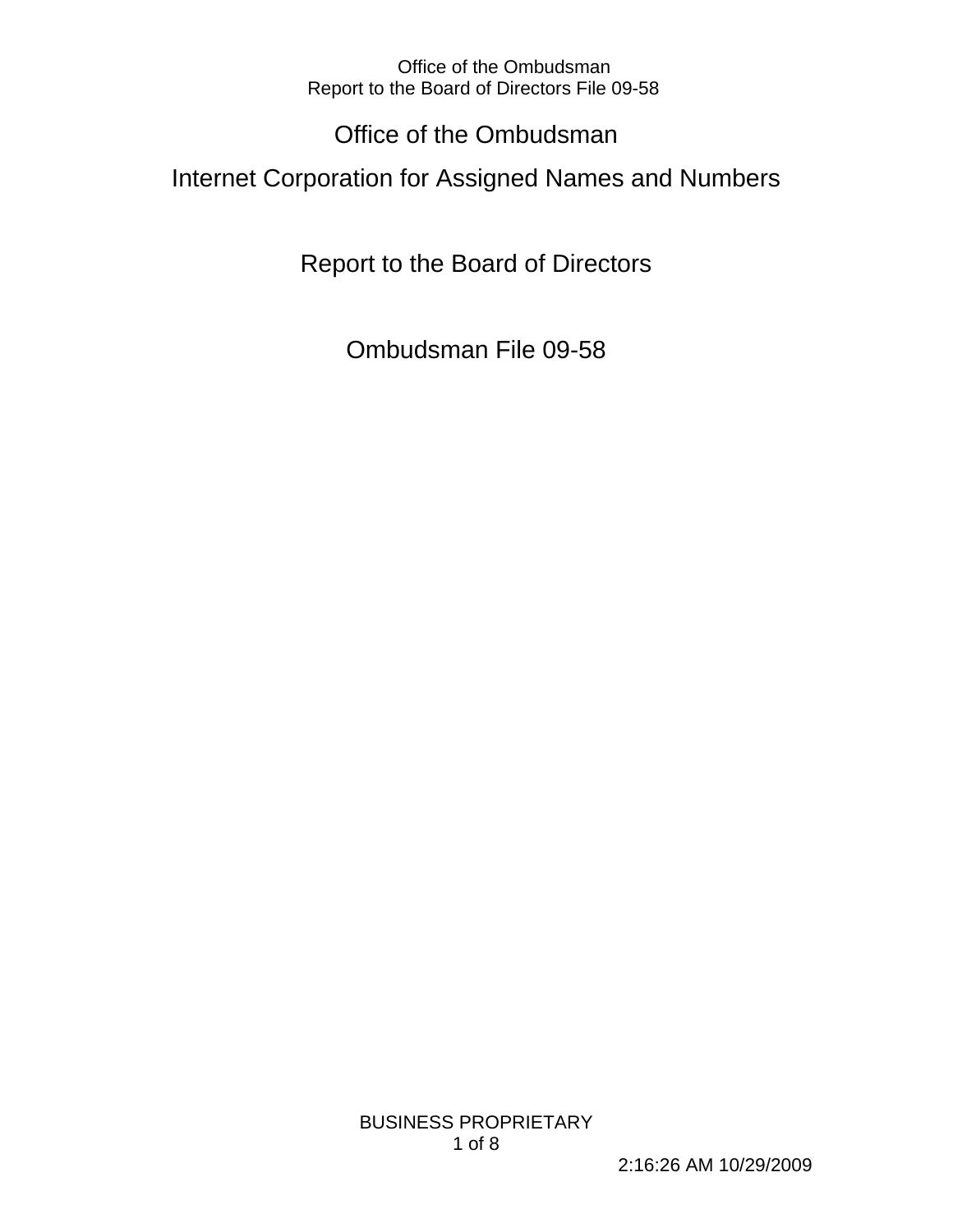#### Introduction

ICANN Bylaw V, Article 2 states:

"The Ombudsman shall serve as an objective advocate for fairness and shall seek to evaluate and where possible resolve complaints about unfair or inappropriate treatment by ICANN staff, the Board, or ICANN constituent bodies, clarifying the issues and using conflict resolution tools such a negotiation, facilitation, and "shuttle diplomacy" to achieve these results."

"The Ombudsman shall be specifically authorized to make such reports to the Board as he or she deems appropriate with respect to any particular matter and its resolution or the inability to resolve it. Absent a determination by the Ombudsman, in his or her sole discretion, that it would be inappropriate, such reports shall be posted on the Website."

The Ombudsman Framework contains the following provisions:

"Where, in the conduct of an investigation of a complaint, the Ombudsman forms an opinion that there has been a serious breach of administrative fairness, or maladministration, the Ombudsman shall notify the Board of Directors of the circumstances (see key principles regarding administrative fairness in the "Code of Administrative Justice 2003" Ombudsman British Columbia)."

The Internet Corporation for Assigned Names and Numbers (ICANN) Office of the Ombudsman has completed an investigation report and forwarded a set of 10 recommendations to the ICANN Board of Directors for consideration. The Ombudsman, Dr. Frank Fowlie, had received a complaint from a community

> BUSINESS PROPRIETARY 2 of 8

2:16:26 AM 10/29/2009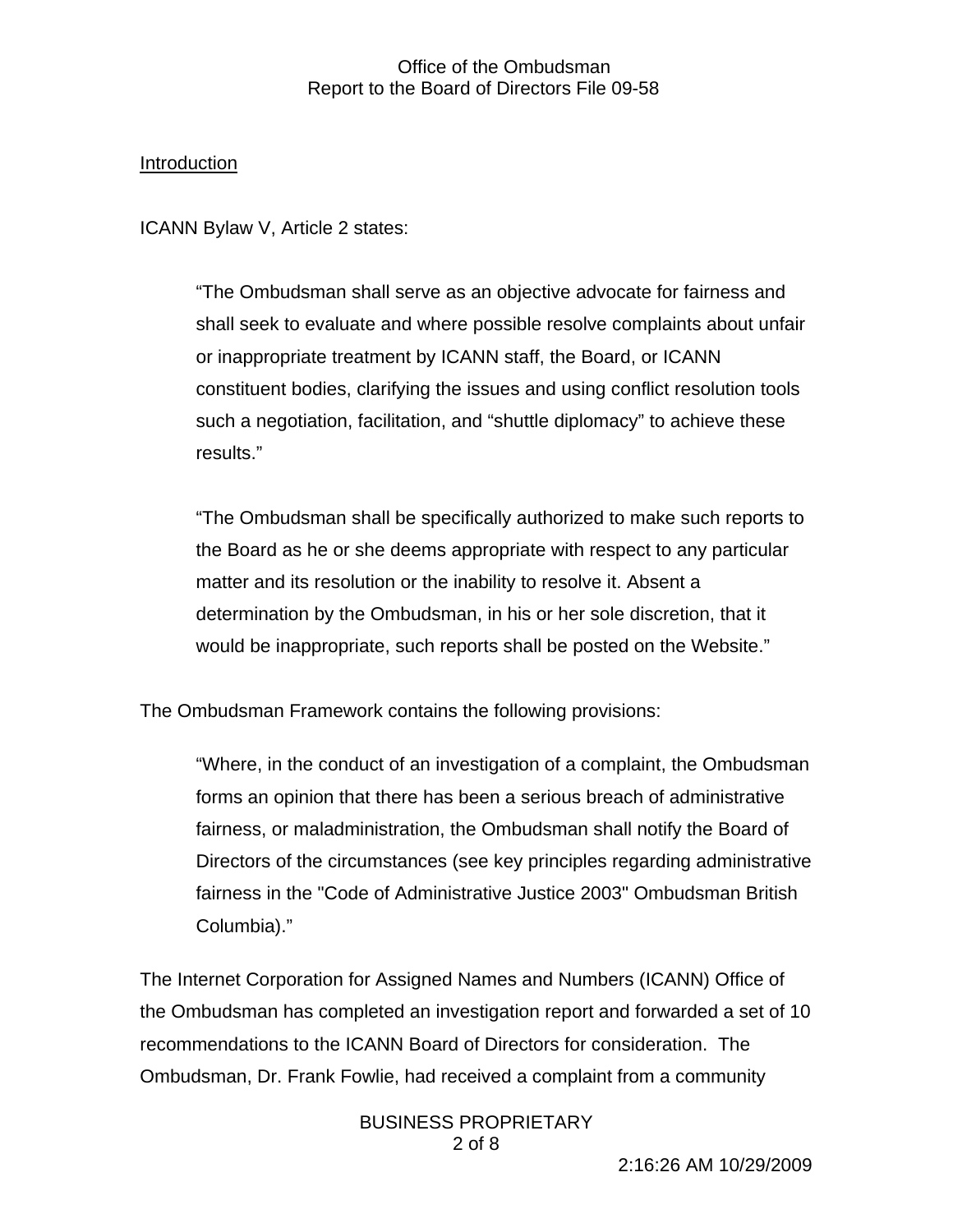member that they had been treated unfairly by ICANN constituent body. The community member believed that they had been the victim of uncivil and disrespectful communication.

The Ombudsman investigated the matter, and consulted with an international expert on civility. The Ombudsman found the complaint to be substantiated. The Ombudsman has made recommendations to the Board, ranging from the provision of training on cross cultural communications and civility, to an academic study on the effects of on-line bullying within the ICANN processes.

The ICANN Accountability & Transparency Frameworks and Principles were promulgated in January 2008<sup>1</sup>. At Page 28 one finds a set of expected standards of behaviour which, in part, state:

Those who take part in ICANN multi-stakeholder process including Board, staff and all those involved in Supporting Organization and Advisory Committee councils undertake to:

- Treat all members of the ICANN community equally, irrespective of nationality, gender, racial or ethnic origin, religion or beliefs, disability, age, or sexual orientation; members of the ICANN community should treat each other with civility both face to face and online.
- Listen to the views of all stakeholders when considering policy issues. ICANN is a unique multi-stakeholder environment. Those who take part in the ICANN process must acknowledge the importance of all stakeholders and seek to understand their points of view.
- Work to build consensus with other stakeholders in order to find solutions to the issues that fall within the areas of ICANN's responsibility. The ICANN model is based on a bottom-up, consensus driven approach to policy development. Those who take part in the

BUSINESS PROPRIETARY  $\overline{a}$ <sup>1</sup> http://www.icann.org/en/transparency/acct-trans-frameworks-principles-10jan08.pdf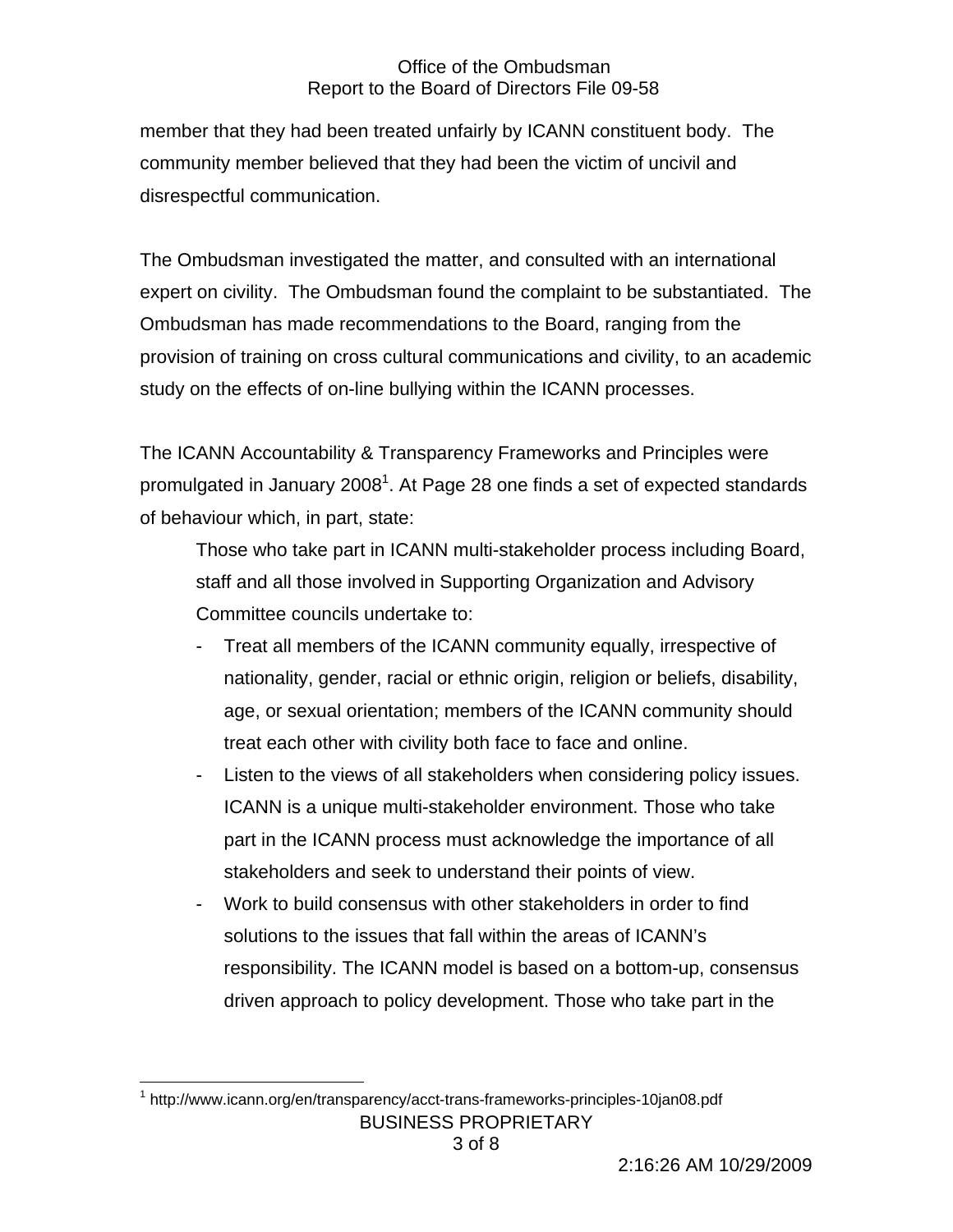ICANN process must take responsibility for ensuring the success of the model by trying to build consensus with other participants.

In recent years a large body of literature has been developed by social psychologists, and the business and scientific communities on the impact of bullying or incivility on workplace. The universal conclusion appears to be that bullying and incivility has negative effects on the workplace, productivity, relationships, and the recruitment and retention of participants. ICANN is not immune to these impacts.

As ICANN enters its Affirmation of Commitments phase of organizational development, I feel that it is critical for ICANN to demonstrate that respectful communication is a cornerstone of its working environment. It is critical to engage participants from all regions and cultures of the world, and ICANN must create a welcoming environment that honors a variety of societal norms, and contexts.

During the course of my investigation, I have consulted with ICANN's Manager of Public Participation, Kieren McCarthy, and solicited his views on the impact of bullying and uncivil behaviour in the organization. He states:

I'll be brief and I'll be blunt: I think that the unusually high degree of uncivil behaviour within ICANN's processes is the single biggest problem that ICANN faces in its aim to be representative of the global Internet community.

Getting involved in ICANN, participating at anything more than the most shallow level, means that you will, sooner or later, be subjected to aggressive, unpleasant, and often personally abusive behaviour from individuals you have never met.

The more deeply involved in ICANN's processes you become, the greater the likelihood of being the target of aggressive, often personal, attacks.

# BUSINESS PROPRIETARY 4 of 8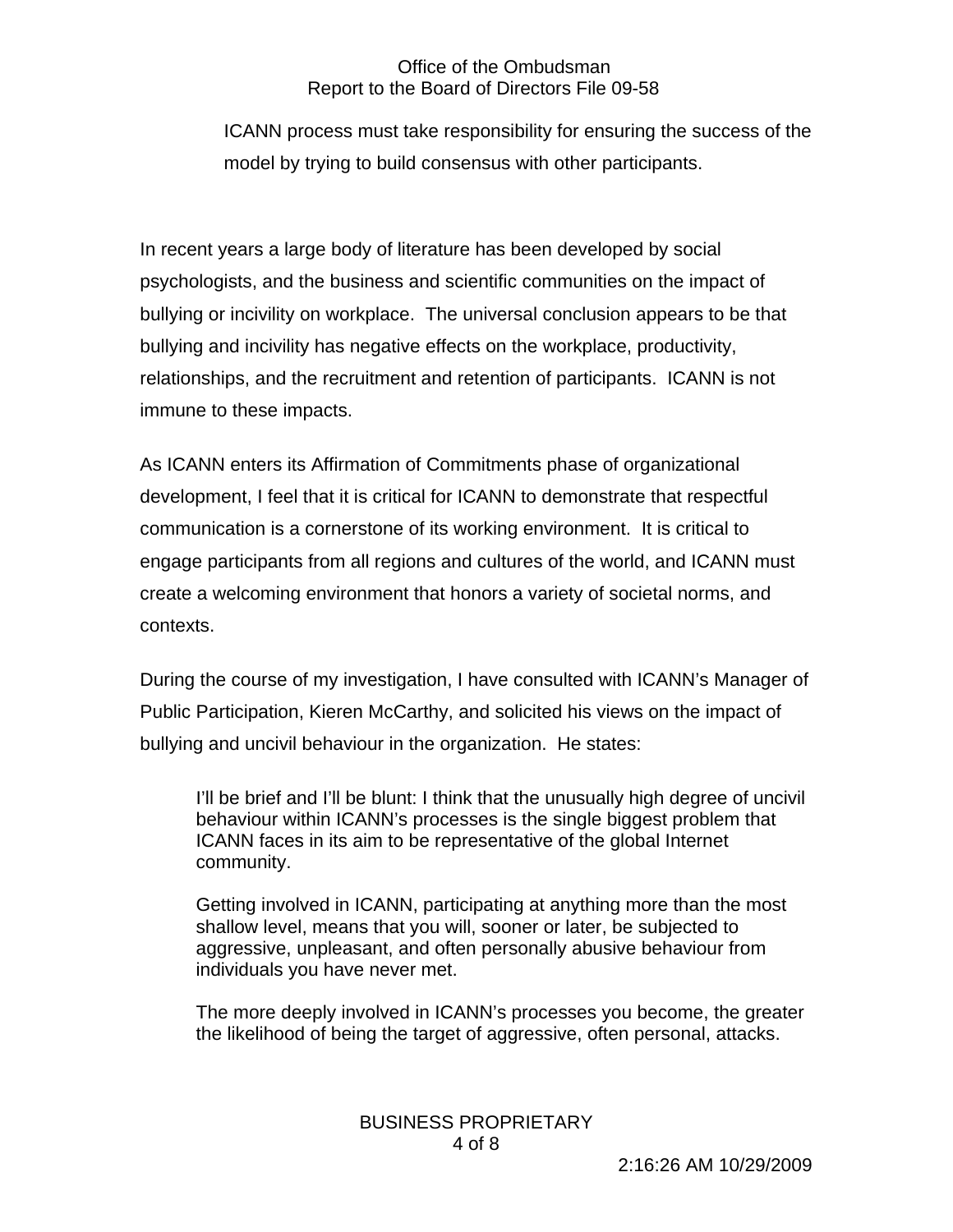The impact of this is that many thousands of people from across the globe who decide to get involved in the organization – which remains largely voluntary - flee and pursue other interests instead. This is especially true of non-English speakers and especially true of cultures that are more reserved.

Having worked for two years with the single goal of increasing global participation within ICANN, I can say with no hesitancy that the aggressive and uncivil culture that has developed within ICANN is the single biggest factor preventing community numbers from reflecting global Internet users - both in numbers and in terms of geographic representation.

The problem is also endemic, and so frequent that many consider it to be just a part of being involved in ICANN. Worse, the result of this implicit acceptance of bullying is that those who would normally be punished in a different environment can perversely end up in positions of greater responsibility.

That is why I am glad this issue has become one of formal review by your office. I would like to see the spotlight put on this issue and for there to be a formal recognition that this is an issue so damaging to the organization as a whole that it needs to be properly and publicly discussed.

ICANN cannot continue to do nothing about this problem, or to continue to hope that the community itself will find the solution organically. It would have happened by now if it was ever going to. Most importantly, don't take my word for it. If people honestly believed that the issue was going to be tackled and tackled effectively, there would be no shortage of community members willing to share their experiences and frustrations with this destructive and intimidating type of behaviour.

There is an apparent polarization of the various participants in the ICANN processes. There are some who are abusive, uncivil, bullying, and disrespectful in the ICANN space; it also demonstrates that there are those who yearn for a civil environment. An important consideration for those who set the standards of behaviour for the organization is not to necessarily focus on those who behave badly, but rather to honour the participation of those who wish to participate with civil and respectful discourse. The risk is that the bullying and divisive behaviour will cause those who wish to participate to turn away from ICANN, and their valuable voices will either not be heard, or simply silenced. As a bottom up

#### BUSINESS PROPRIETARY 5 of 8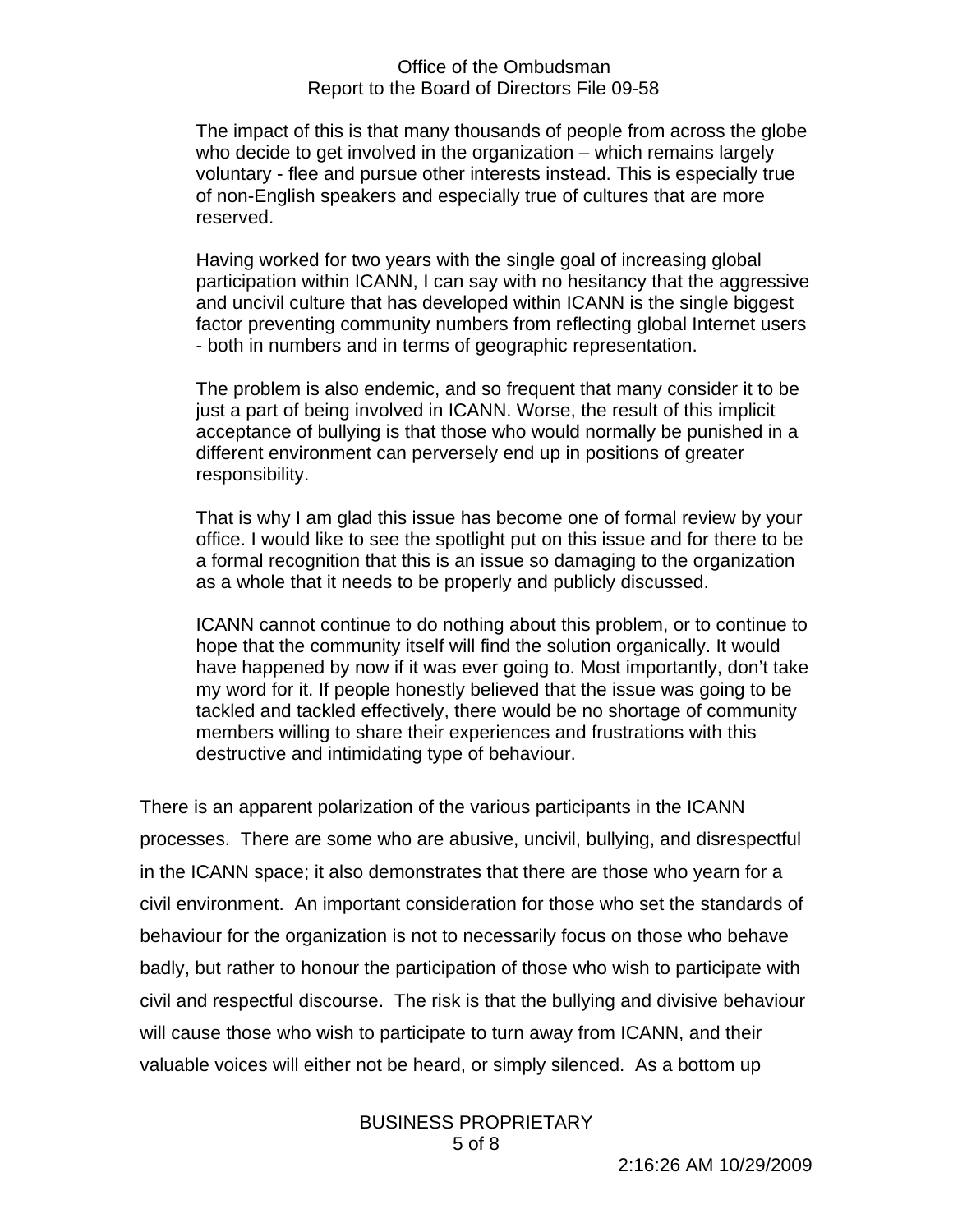organization, it seems counter-productive to the tenets of ICANN to allow this to occur.

"Civility costs nothing and buys everything." Lady Montagu, 1756

I am concerned that ICANN is facing a civility crisis. I believe that so long as unfettered uncivil communication is given the opportunity to flourish at a grass roots level that there will be risks to ICANN. These risks include: the incapacity to recruit participants from high context cultures; that those who presently are involved with ICANN processes may feel inclined not to participate, or may feel intimidated or humiliated by participating; and finally, that valuable contributors may walk away from the organization with a sense that ICANN lacks professionalism or a welcoming environment.

In an environment polarized between those who wish to act uncivilly and by doing so driving others away from the ICANN process; and those wishing to act within the context of the ICANN Expected Standards of Conduct and by doing so, move the ICANN agenda forward, I believe, that on balance, ICANN owes due consideration to enabling the latter, and educating the former. As contemporary author Malcolm Gladwell would surmise, this is a tipping point for ICANN. It has the opportunity to move forward either with status quo; or with a newly civil environment with respectful communications.

Some of the Ombudsman's recommendations include:

BUSINESS PROPRIETARY 1) I recommend that ICANN engage with a university, or seek outside legal advice, to make a study of what other organizations in the voluntary sector use as benchmarks to determine when participant behaviour becomes so disruptive that the organization wishes to sever its relationship with an individual. The study should also consider the range of sanctions used by

6 of 8

2:16:26 AM 10/29/2009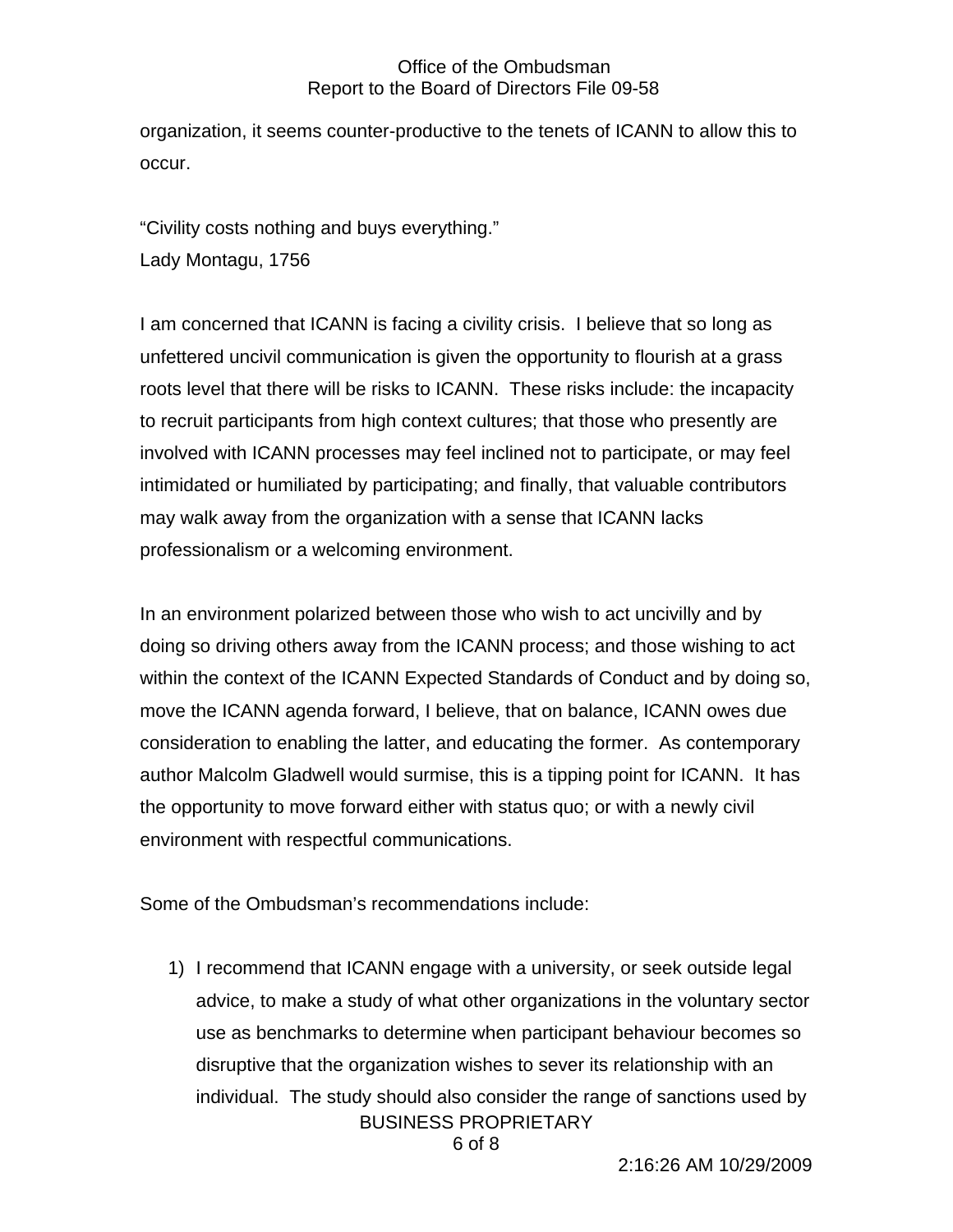organizations, and the appeal functions available to protect the interests and reputations of those involved.

- 2) I recommend that the Board of Directors engage with a university to conduct a study regarding the effects of bullying and un-civil behaviour on participation in ICANN processes. I recommend that all other recommendations be implemented while this study is underway.
- 3) I recommend that ICANN provide training at least twice a year (once at an ICANN Meeting, and once at Marina Del Rey) on cross cultural issues, and on civility. The training should be open for the community, volunteers on supporting organizations, advisory committees, ad hoc work groups etc, board members, staff and contractors. I note that the ICANN Office of Human Resources and the Office of the Ombudsman have collaborated with experts to develop a one day seminar on cross cultural dialogue and dispute resolution. I recommend that this course be conducted by a facilitator twice yearly. This should be appended by a seminar on civility (see, for example, John Hopkins University<sup>2</sup>).
- 4) I recommend that the Board of Directors direct supporting organizations, advisory committees, ad hoc work groups etc, on at least an annual basis, to read the expected standards of behaviour into the minutes of the organization or unit.
- 5) I remind the Board of Directors of my recommendation in file 09-08 to develop a policy for maintaining a respectful workplace for staff, service providers, and volunteers. I recommend that this policy be developed and implemented forthwith.

 $\overline{a}$ <sup>2</sup> http://krieger.jhu.edu/civility